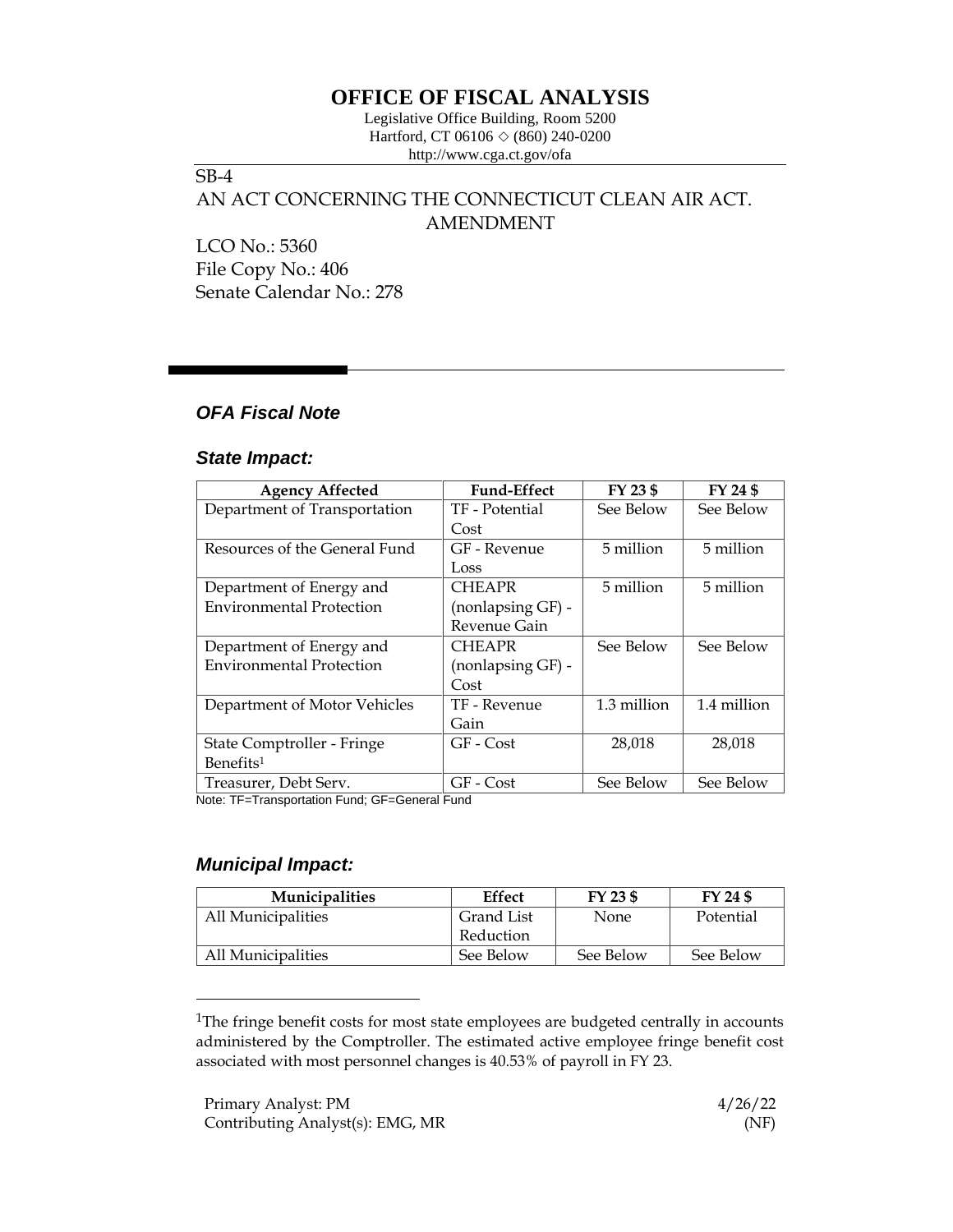| Various Local and Regional | <b>STATE</b>         | See Below | See Below |
|----------------------------|----------------------|-----------|-----------|
| <b>School Districts</b>    | MANDATE <sup>2</sup> |           |           |
|                            | - Revenue            |           |           |
|                            | Gain/Cost            |           |           |

#### *Explanation*

The amendment strikes the underlying bill and its associated fiscal impact

**Section 1** accelerates various targets, from 2030 to 2026, regarding the percentage of the state fleet that must have zero emissions. This provision is not expected to have a fiscal impact because it is anticipated that the Department of Administrative Services (DAS) would not make fleet purchases if there were significant market barriers or if they were otherwise not cost effective. If DAS does not meet these requirements, the agency must submit a report to various legislative committees explaining why and proposing an alternative schedule.

This section also prohibits the Department of Transportation (DOT) from purchasing or leasing any diesel-fueled transit buses beginning in 2024. This provision may increase capital costs over the next several years, covered in part by federal funds, but only to the extent that it requires DOT to accelerate its transit fleet conversion beyond what it would have otherwise done; DOT's current policy and plans align with this section's requirements.

**Section 5** requires new construction of state facilities, beginning on and after January 1, 2023, costing over \$100,000 to have at least 20% of parking spaces for cars or light duty trucks be installed with level II electric vehicle (EV) charging stations. This is expected to increase construction costs of relevant projects and represents a potential cost to the state. Specific costs for required projects, including the marginal increase from the charging station requirement, can only be determined

<sup>2</sup> State mandate is defined in Sec. 2-32b(2) of the Connecticut General Statutes, "state mandate" means any state initiated constitutional, statutory or executive action that requires a local government to establish, expand or modify its activities in such a way as to necessitate additional expenditures from local revenues.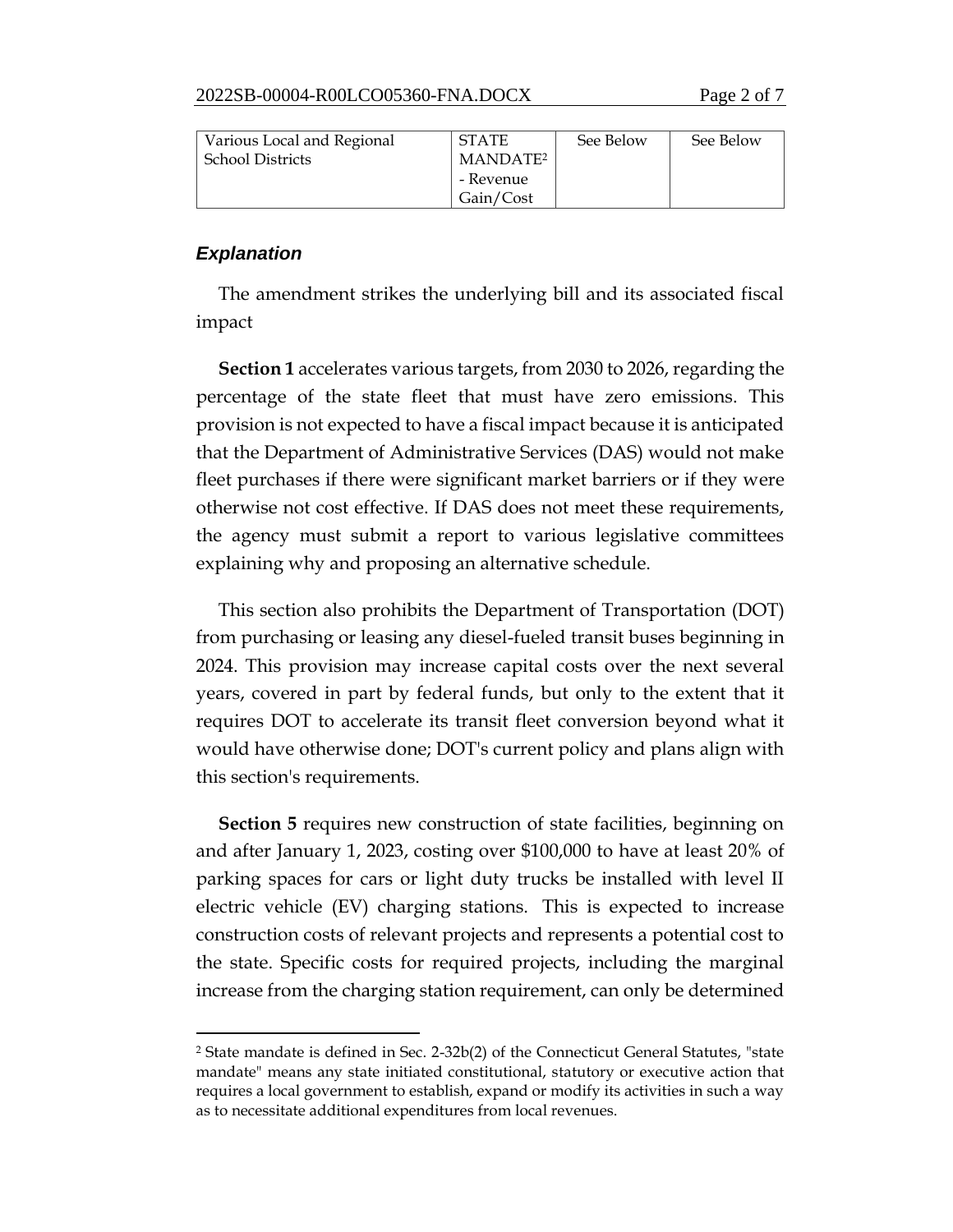as project expenses are incurred. The overall fiscal impact of future projects requiring legislative approval would be shown at the time such projects

**Section 6** exempts electric school buses, and certain EV charging stations from property taxes.

School buses are owned by private companies and are taxable. It is not known if any private school bus companies currently use electric buses. To the extent that they do, the cost of paying property taxes on those buses is presumably factored in their contracts with municipalities. Exempting these buses would result in a grand list reduction in municipalities where they are registered but could also reduce the cost of municipal contracts. At the average statewide mill rate, the property taxes on a single electric school bus could range from \$6,500 to \$11,000. Exempting electric charter buses from property taxes has no fiscal impact, because such buses are already exempt.

Exempting EV charging similarly results in a grand list reduction in the municipalities where the equipment is located. Any grand list reduction results in a revenue loss, given a constant mill rate.

**Sections 7 & 10** of the amendment alter and expand the Connecticut Hydrogen and Electric Automobile Purchase Rebate (CHEAPR) program. The amendment increases program funding by transferring the entire greenhouse gas (GHG) vehicle registration fee to the CHEAPR account, resulting in General Fund (GF) revenue loss of approximately \$5 million annually and an equal revenue gain to the CHEAPR account. The GHG fee generates approximately \$8 million annually, but under current law only the first \$3 million goes to CHEAPR, with the remainder going to the GF. Further, the amendment extends eligibility to municipalities, resulting in potential savings to the extent they receive these incentives. Costs to the CHEAPR program will be dependent on the number of rebates issued.

**Section 8** eliminates the registration discount for EVs, bringing the fee from \$57 to \$120 for a three-year period, the same as for regular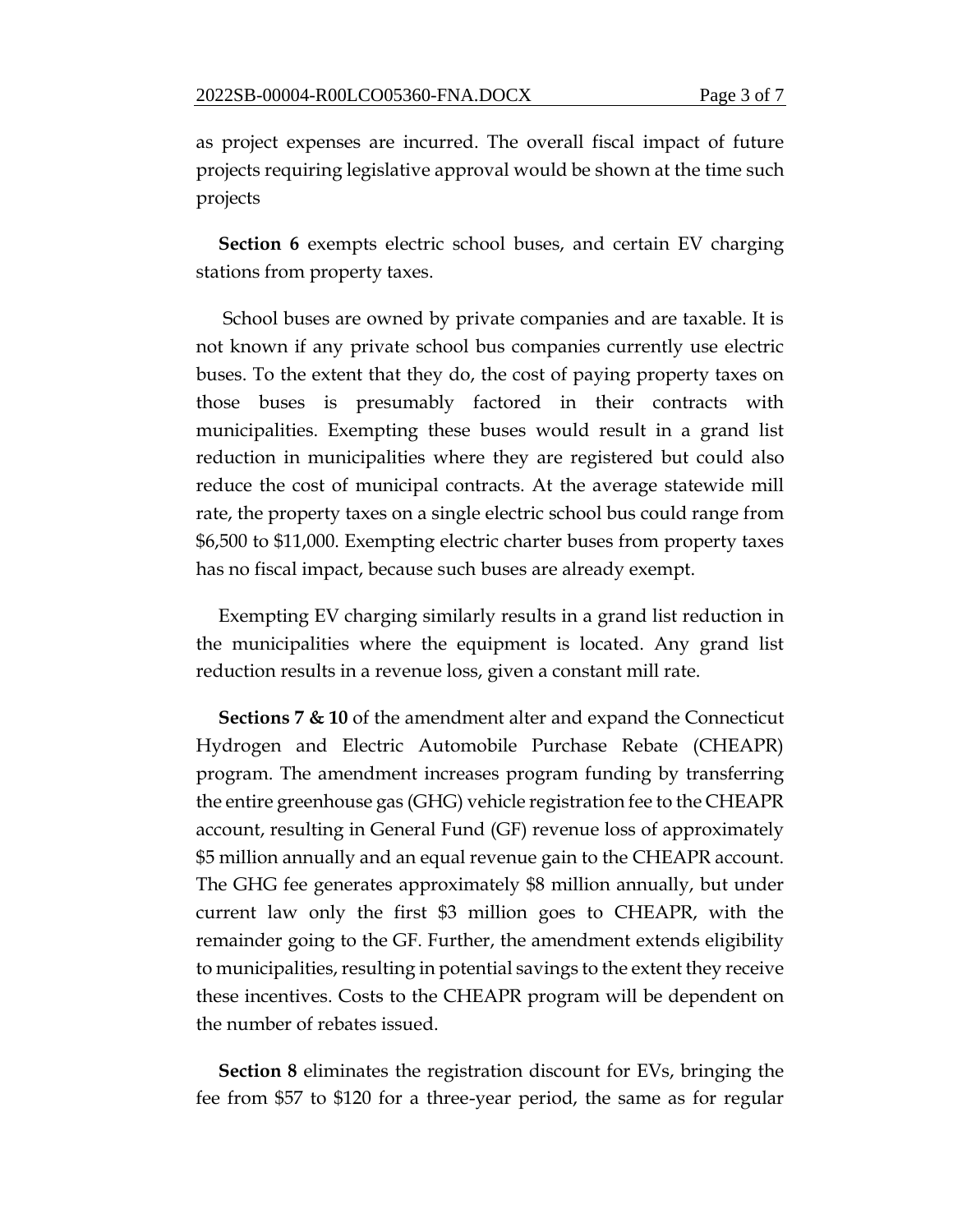registrations. This results in an estimated revenue gain of \$1.3 million in FY 23 and \$1.4 million in FY 24.<sup>3</sup>

**Sections 9** requires the Office of Policy and Management (OPM) to report annually to various legislative committees on both (1) the amount of total Clean Air Act fee revenue received for the preceding fiscal year and (2) all state funding expended on clean air-related purposes for the preceding fiscal year, as described in the amendment. This section does not have a fiscal impact.

**Section 11** requires DOT to establish a traffic signal matching grant program for municipalities; however, the amendment does not provide a funding source or amount for the program. To the extent that funds are made available for the program, there would be a potential cost to the state and a potential revenue gain and potential cost to grant recipients. sSB 12, the revised FY 23 bond bill, as favorably reported by the Finance, Revenue and Bonding Committee, authorized \$75 million for this purpose.

**Section 12** allows local and regional boards of education to enter into school transportation contracts for up to 10 years, rather than five under current law, if the contract includes at least one school bus that is zeroemission. It is anticipated that a local and regional school district would only enter into a 10-year contract, rather than a five-year contact, if they could achieve savings. The savings incurred by districts would depend on the terms of the contract.

**Section 13** sets requirements and benchmarks for school bus electrification beginning in 2030. To the extent that the costs of these requirements exceed available state bond and federal funds, local and regional school districts will incur a cost. It is anticipated that these costs

<sup>&</sup>lt;sup>3</sup> According to the DMV, there were 21,382 EVs registered in the state as of January 1, 2022. For FY 23 and FY 24, this estimate assumes EV purchases in the state (used here as a proxy for new registrations) follow the growth reflected in the Energy Information Administration's 2021 Annual Energy Outlook reference case regional forecast for New England. Specifically, it follows the growth rate for all 100-mile, 200-mile, and 300-mile electric cars and light trucks.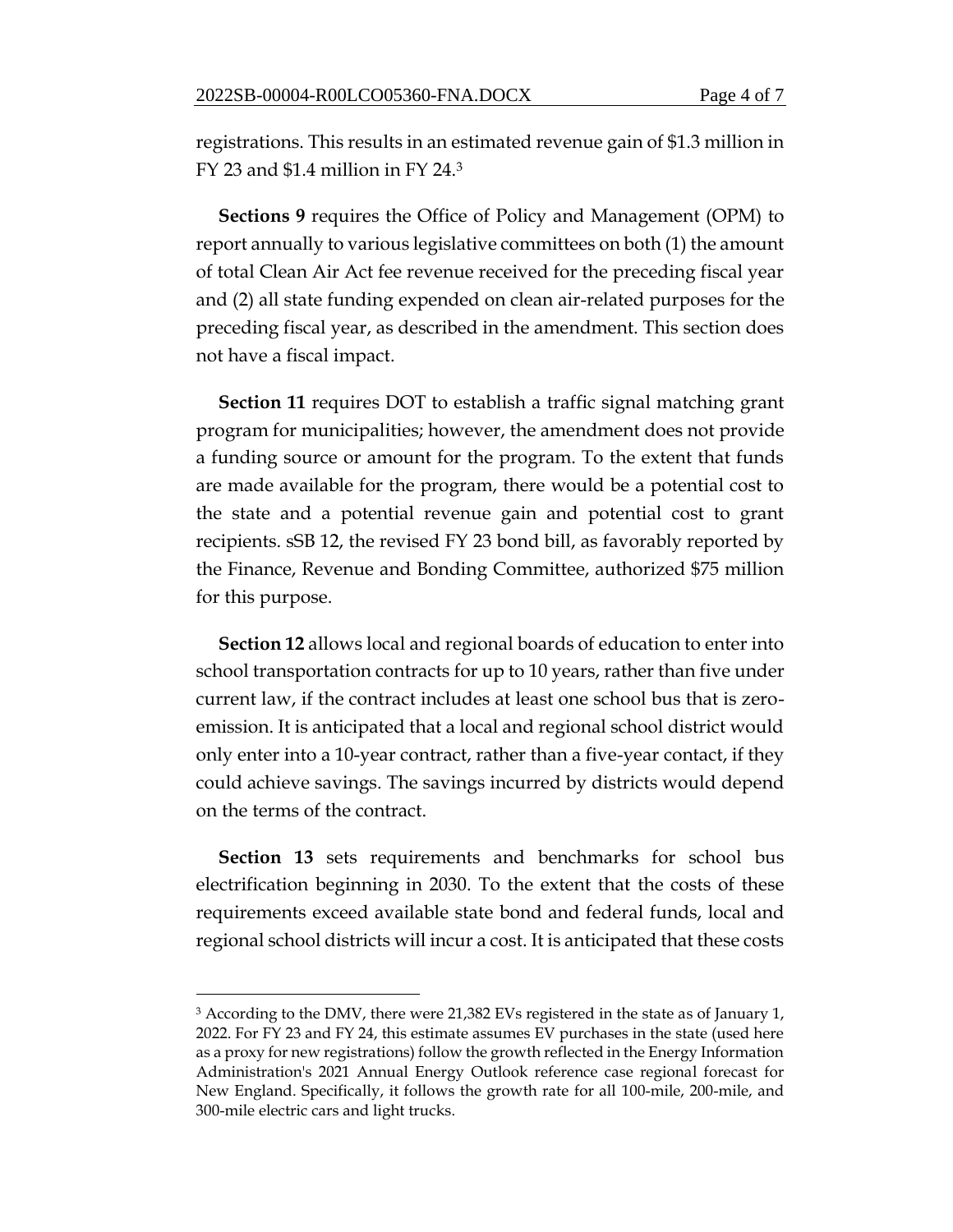could be significant and would depend on the number of buses in a district that are not zero-emission or alternative fueled, and the amount of bond funds and federal funds the district received.

This section also requires the Department of Energy and Environmental Protection (DEEP) to establish a grant program to provide matching funds for municipalities, school districts, and school bus operators when submitting federal grant applications for zeroemission buses and EV charging infrastructure. However, the amendment does not provide a funding source or amount for the program. To the extent that funds are made available for the program, there would be a potential cost to the state and a potential revenue gain and potential cost to grant recipients. sSB 12, the revised FY 23 bond bill, as favorably reported by the Finance, Revenue and Bonding Committee, authorized \$20 million for this purpose.

It is further expected that this section will result in a cost of \$97,146, including fringe, in each of FY 23 and FY 24 for DEEP to hire an Environmental Analyst 3 to administer the program. In accordance with section 7 of the amendment, the salary is expected be funded through the CHEAPR account, with the fringe costs funded through the Comptroller.

**Section 14** allows DEEP to establish a voucher program for the deployment of certain zero emission vehicles after January 1, 2023. Section 7 of the amendment authorizes DEEP to expend CHEAPR account funds for this program.

**Section 15** authorizes DEEP to adopt regulations implementing California's medium- and heavy-duty motor vehicle standards and has no fiscal impact because DEEP has the necessary expertise to adopt these regulations.

**Section 17** requires EV charging stations be included in new school construction projects submitting applications on or after July 1, 2023. The section is likely to increase overall costs of new construction projects to be considered in the future, with marginal changes to project costs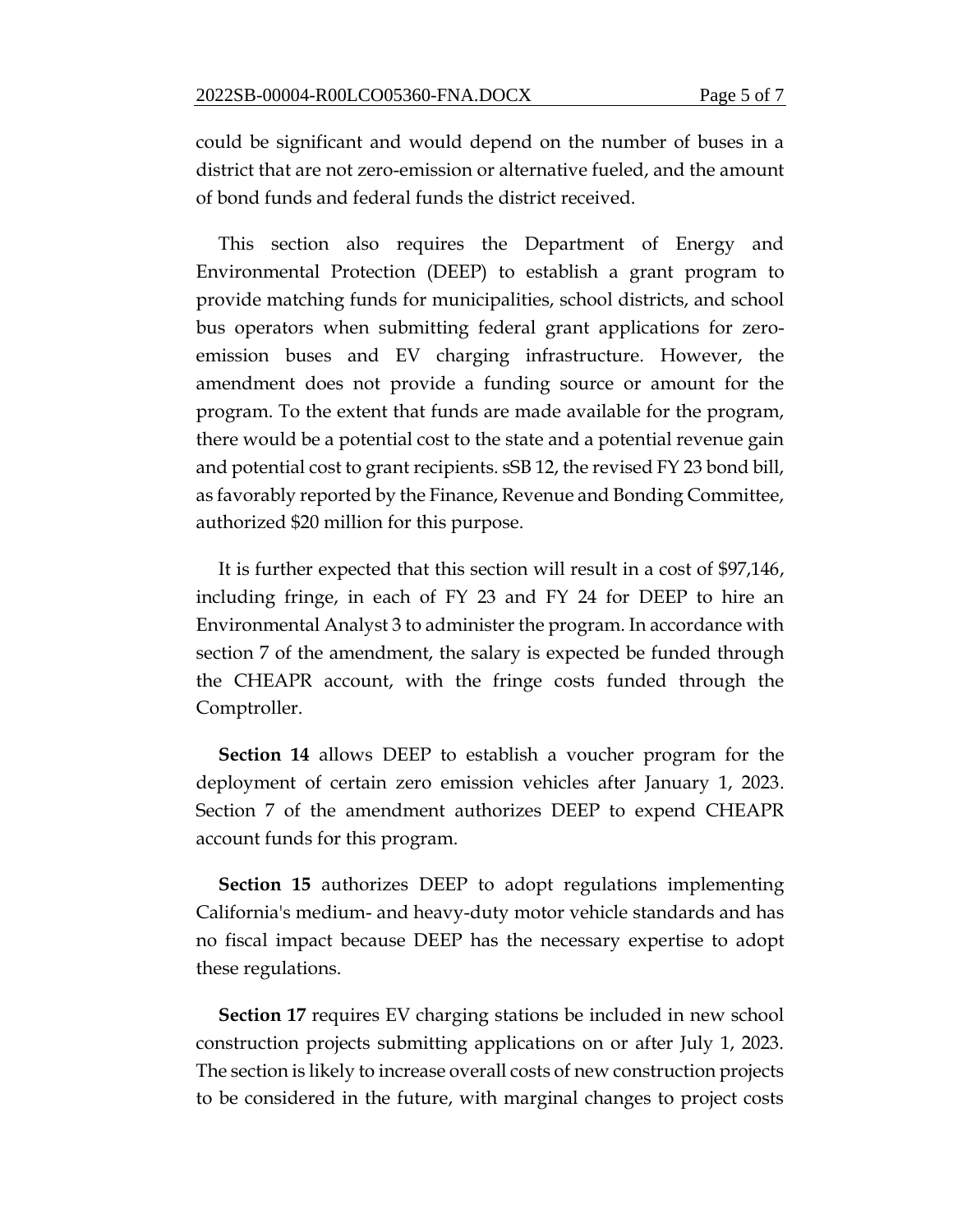and state reimbursements no earlier than FY 25.

To the extent these changes increase the total cost of future projects, the increased cost would be shared between municipalities and the state at the appropriate reimbursement ratio. Specific costs for eligible projects, including the marginal increase from the charging station requirement, can only be determined as project expenses are incurred by municipalities or the state and state reimbursements are sought and offered. The fiscal impact of future projects requiring legislative approval would be shown at the time such projects are considered.

The school construction program is funded using General Obligation (GO) bonds. After FY 24, future GF debt service costs may be incurred sooner under the amendment to the degree that it causes previously authorized GO bond funds to be expended or to be expended more rapidly than they otherwise would have been.

As of April 1, 2022, the unallocated bond balance available under the school construction authorization is \$636 million, with another \$550 million effective under current law to start FY 23. The amendment does not change GO bond authorizations relevant to this section.

**Section 18** redirects Regional Greenhouse Gas Initiative (RGGI) auction proceeds allocated to the Connecticut Green Bank in excess of \$5.2 million to the CHEAPR account. As the Green Bank is allocated 23% of RGGI proceeds, this section is not anticipated to have a fiscal impact.

The other sections of the amendment are technical, make conforming changes, or otherwise do not have a fiscal impact to the state of municipalities.

#### *The Out Years*

The annualized ongoing fiscal impact identified above would continue into the future subject to inflation, the number of rebates, the number of EVs registered in the state, the terms of any bonds issued, and as otherwise described.